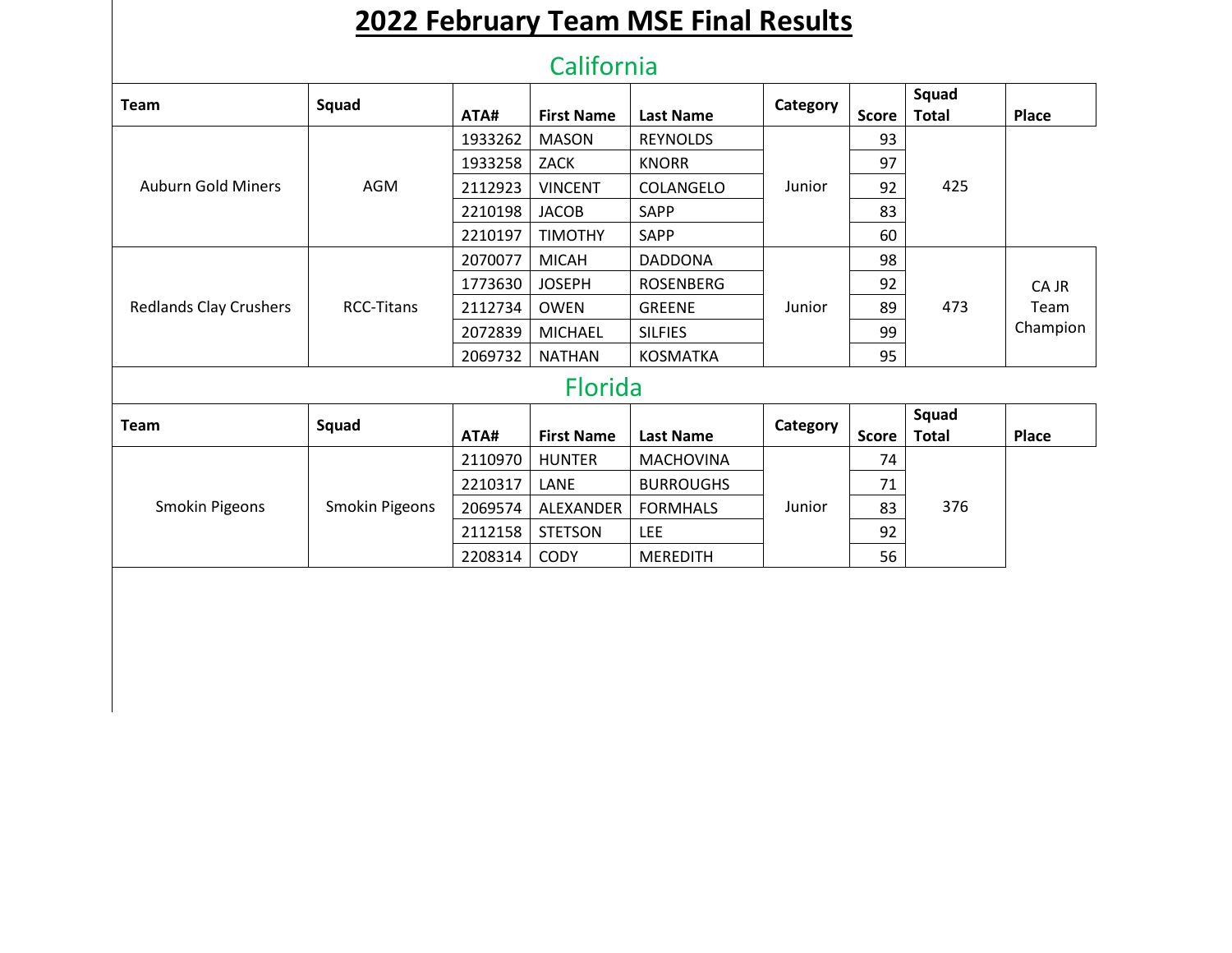| <b>Team</b>   | Squad            | ATA#    | <b>First Name</b> | <b>Last Name</b>    | Category | <b>Score</b> | Squad<br><b>Total</b> | Place    |
|---------------|------------------|---------|-------------------|---------------------|----------|--------------|-----------------------|----------|
|               |                  | 2073612 | LANDON            | <b>JOHNSTON</b>     |          | 88           |                       |          |
|               |                  | 2112574 | <b>COOPER</b>     | <b>MARTIN</b>       |          | 70           | 375                   | LA Jr    |
| Louisiana AIM | LA Junior White  | 1938576 | <b>LUKE</b>       | <b>MAESTRINI</b>    | Junior   | 87           |                       | Team     |
|               |                  | 2116368 | <b>AVERY</b>      | <b>DUMAS</b>        |          | 56           |                       | Champion |
|               |                  | 2111579 | <b>MATTHEW</b>    | <b>WATSON</b>       |          | 74           |                       |          |
|               |                  | 2073609 | <b>AUSTIN</b>     | <b>BARMORE</b>      | Junior   | 67           | 370                   |          |
|               |                  | 1939426 | <b>TUCKER</b>     | <b>BILLBERRY</b>    |          | 75           |                       |          |
| Louisiana AIM | LA Junior Yellow | 2111243 | AVA               | <b>RICHMOND</b>     |          | 65           |                       |          |
|               |                  | 2111397 | <b>HARRISON</b>   | <b>DEASON</b>       |          | 78           |                       |          |
|               |                  | 2111568 | LIAM              | <b>PURIFOY</b>      |          | 85           |                       |          |
|               |                  | 2112088 | <b>ROBERTBO</b>   | <b>COLLINSWORTH</b> |          | 73           |                       |          |
|               |                  | 2208985 | NATHANIEL         | <b>GOLDEN</b>       |          | 68           | 377                   |          |
| Louisiana AIM | LA Junior Green  | 2210040 | <b>FREDDIE</b>    | HOOD III            | Jr. Gold | 83           |                       |          |
|               |                  | 2208984 | <b>ROBERT</b>     | <b>SLAYTON</b>      |          | 68           |                       |          |
|               |                  | 2208560 | <b>COLLIN</b>     | <b>SIMS</b>         |          | 85           |                       |          |

## Minnesota

| Team    | Squad                          |         |                   |                  | Category |              | Squad        |       |
|---------|--------------------------------|---------|-------------------|------------------|----------|--------------|--------------|-------|
|         |                                | ATA#    | <b>First Name</b> | <b>Last Name</b> |          | <b>Score</b> | <b>Total</b> | Place |
| Deltone | Del-Tone Junior<br>Gold Team 1 | 1859244 | <b>BLAKE</b>      | <b>DONABAUER</b> | Jr. Gold | 91           | 450          |       |
|         |                                | 1857939 | <b>BRADLEY</b>    | <b>BIBLE</b>     |          | 94           |              |       |
|         |                                | 1626064 | ELLA              | <b>REDING</b>    |          | 89           |              |       |
|         |                                | 1626619 | <b>HUNTER</b>     | <b>WILTS</b>     |          | 92           |              |       |
|         |                                | 2120095 | <b>ASHTON</b>     | <b>TADYCH</b>    |          | 84           |              |       |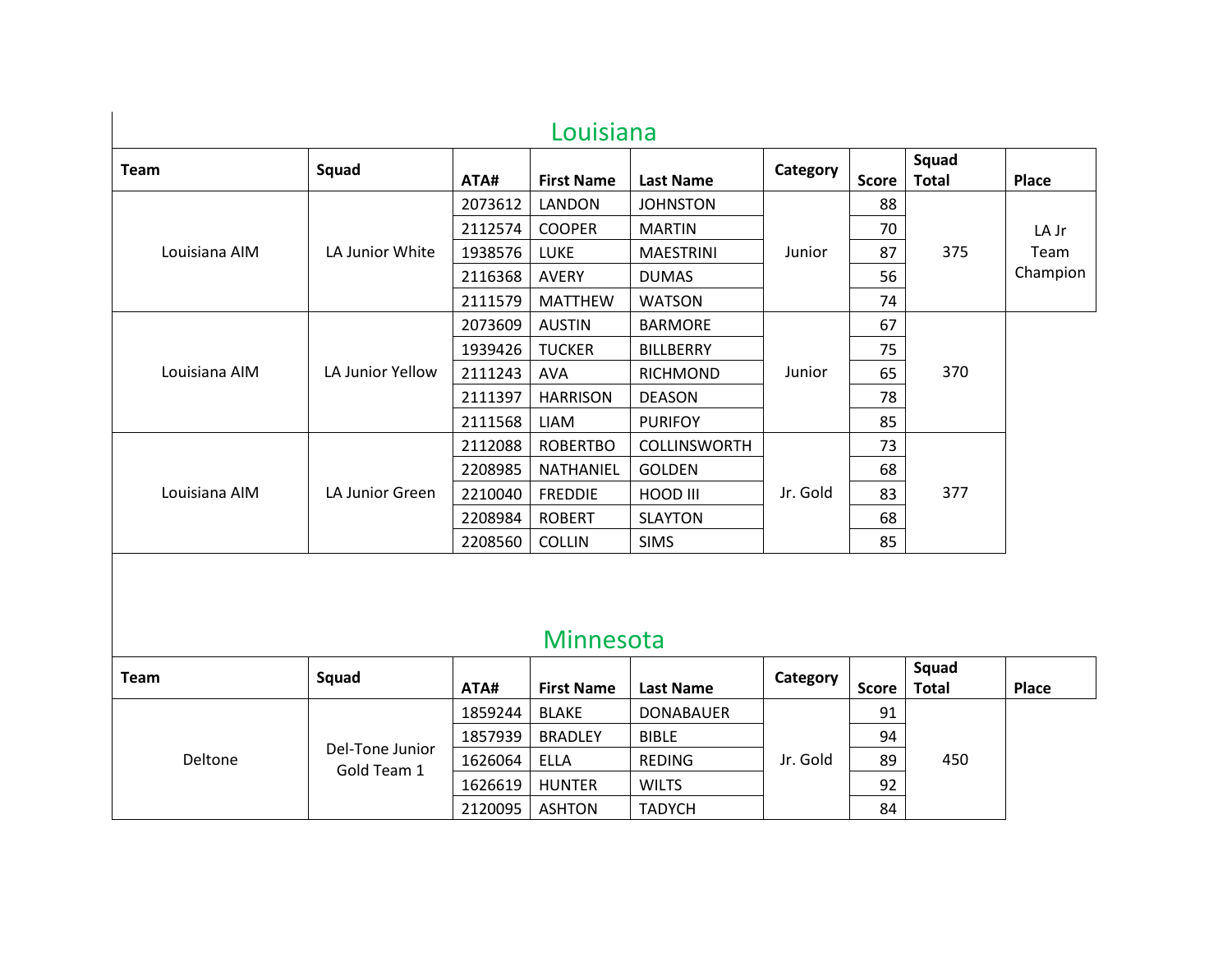|         | Del-Tone Jr. Team<br>1         | 1858073 | <b>KADEN</b>   | <b>REDING</b>    |               | 85 |     |          |
|---------|--------------------------------|---------|----------------|------------------|---------------|----|-----|----------|
|         |                                | 2150033 | <b>DAVIS</b>   | <b>HOLKER</b>    |               | 70 |     |          |
| Deltone |                                | 2209996 | <b>OZZIE</b>   | <b>ALLEN</b>     | Junior        | 91 | 408 |          |
|         |                                | 2209995 | <b>AIDAN</b>   | <b>TADYCH</b>    |               | 75 |     |          |
|         |                                | 1857957 | <b>LANCE</b>   | <b>KLERSY</b>    |               | 87 |     |          |
|         |                                | 1940183 | <b>SILAS</b>   | <b>ARVIG</b>     |               | 96 |     |          |
|         | Del-Tone Junior                | 1777067 | <b>ELIAS</b>   | <b>KOBIENIA</b>  |               | 88 |     | MN Jr    |
| Deltone | Team 2                         | 1858054 | <b>ELLIE</b>   | <b>FLEMING</b>   | Junior        | 88 | 440 | Team     |
|         |                                | 1858058 | <b>BEAU</b>    | <b>HERBST</b>    |               | 85 |     | Champion |
|         |                                | 1777069 | <b>BENETT</b>  | <b>KIFFMEYER</b> |               | 83 |     |          |
|         | Del-Tone Junior<br>Team 3      | 2209977 | <b>DAVID</b>   | MAYEDA           | Junior        | 75 |     |          |
|         |                                | 1778534 | <b>TANNER</b>  | <b>WILTS</b>     |               | 86 |     |          |
| Deltone |                                | 1939894 | <b>LISA</b>    | <b>MCMULLEN</b>  |               | 84 | 407 |          |
|         |                                | 1939868 | <b>TANNER</b>  | <b>HANSON</b>    |               | 81 |     |          |
|         |                                | 2119411 | <b>MASON</b>   | <b>REICHMANN</b> |               | 81 |     |          |
|         |                                | 2118857 | <b>DELAYNA</b> | <b>RIFE</b>      |               | 80 |     |          |
|         |                                | 2209770 | <b>GUS</b>     | ZIMMERMAN        |               | 72 |     |          |
| Deltone | Del-Tone Sub-<br>Junior Team 1 | 2209988 | <b>MICHAEL</b> | <b>POGANSKI</b>  | Junior        | 72 | 370 |          |
|         |                                | 2209278 | <b>NOAH</b>    | <b>LENTNER</b>   |               | 66 |     |          |
|         |                                | 1940174 | <b>CONNOR</b>  | <b>WILTS</b>     |               | 80 |     |          |
| Deltone |                                | 2209969 | <b>ARIC</b>    | <b>BITTMAN</b>   |               | 65 |     |          |
|         |                                | 2209967 | <b>JACK</b>    | VANHEEL          | Sub<br>Junior | 60 |     |          |
|         | Del-Tone Sub<br>Junior Team 2  | 2209753 | <b>MASON</b>   | <b>HARTMAN</b>   |               | 73 | 360 |          |
|         |                                | 2119410 | <b>AUGUST</b>  | <b>REICHMANN</b> |               | 90 |     |          |
|         |                                | 2209418 | <b>TYSON</b>   | SULLIVAN         |               | 72 |     |          |